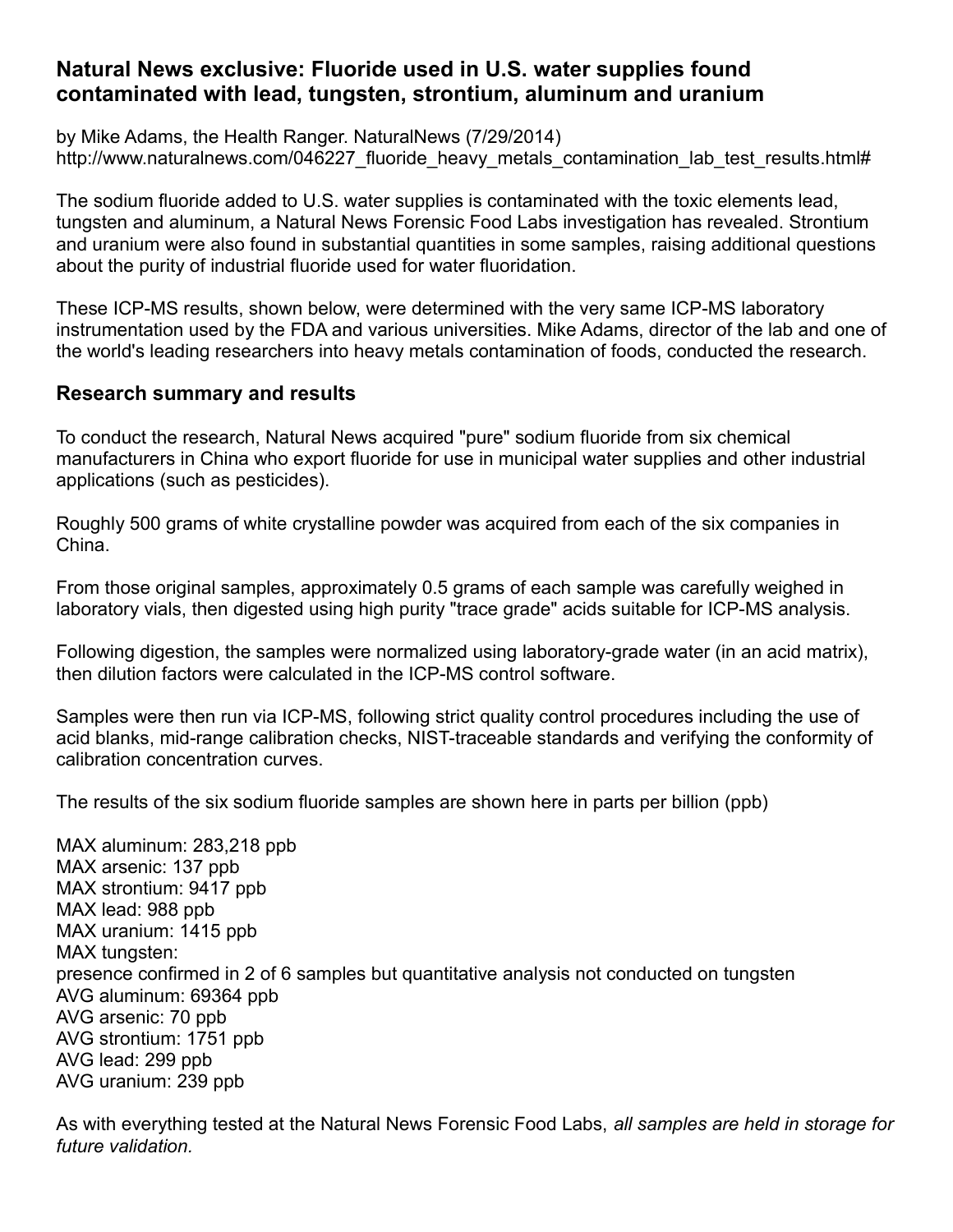## **Comments from lead researcher Mike Adams**

We now have irrefutable scientific proof that the sodium fluoride used in U.S. water supplies is contaminated with toxic elements, heavy metals and other elements which have radioactive isotopes (strontium and uranium) that are present in the environment at trace levels.

The presence of these elements in water fluoridation chemicals cannot be refuted by any informed person, as the evidence is easily confirmed by any competent laboratory running ICP-MS instrumentation.

We also know that U.S. cities which foolishly engage in water fluoridation almost never test their raw materials for heavy metals contamination. After all, there is no law against dumping toxic heavy metals into public water supplies as long as the bags of powder are labeled "sodium fluoride." While the EPA does require municipal water suppliers to test their water for overall heavy metals concentrations, in reality the samples acquired for this testing are often acquired *upstream from the fluoride insertion point*, thereby excluding the fluoride contaminants from the tests.

My laboratory testing shows that metals contamination varies considerably from one source of fluoride to the next. For example, while 988 ppb of lead was found in the sodium fluoride from one source, another source showed as little as 53 ppb. But that low-lead source contained over 1,400 ppb of uranium, a potentially concerning figure considering the amount of lingering radioactive uranium still found on the planet thanks to decades of atomic weapons testing. (The most abundant forms of uranium are non-radioactive, of course.)

The industrial heavy metal tungsten, which I have confirmed exists in imported rice protein products, was also found in two out of the six samples tested (33 1/3rd percent). http://www.naturalnews.com/043808\_rice\_protein\_heavy\_metals\_NN\_standard.html

This indicates a very high likelihood that people who are drinking fluoridated water from municipal water supplies may also be drinking tungsten (which has been linked to increased stroke risk at high concentrations).

# **Why fluoride advocates are forced to lie about what's really in the fluoride**

Fluoride advocates have always used dishonest language to try to deceive the public about fluoride. I remember seeing an advertisement from a pro-fluoride city which claimed, "Fluoride is a naturally occurring mineral. Water fluoridation simply restores the natural level of that mineral in the water to protect public health." Such a claim, we all know, is blatantly false in both its literal wording and its implied claim.

For starters, just because an element is "naturally occurring" does not make it healthy. *Arsenic is also a naturally-occurring mineral in many water wells*, but arsenic causes cancer and death. If the argument of fluoride proponents is that all "naturally-occurring minerals" should be "restored" to public water supplies, then by their logic we should also be dumping arsenic into the city water.

Secondly, sodium fluoride imported from China's industrial chemical factories is not at all the same as a fluoride mineral found in groundwater. There are many different chemical compounds which contain fluorine elements in various configurations. Some are far more toxic than others, and all of them are, by default, labeled "fluoride" for purposes of municipal water fluoridation. This dishonest labeling is of course entirely intentional.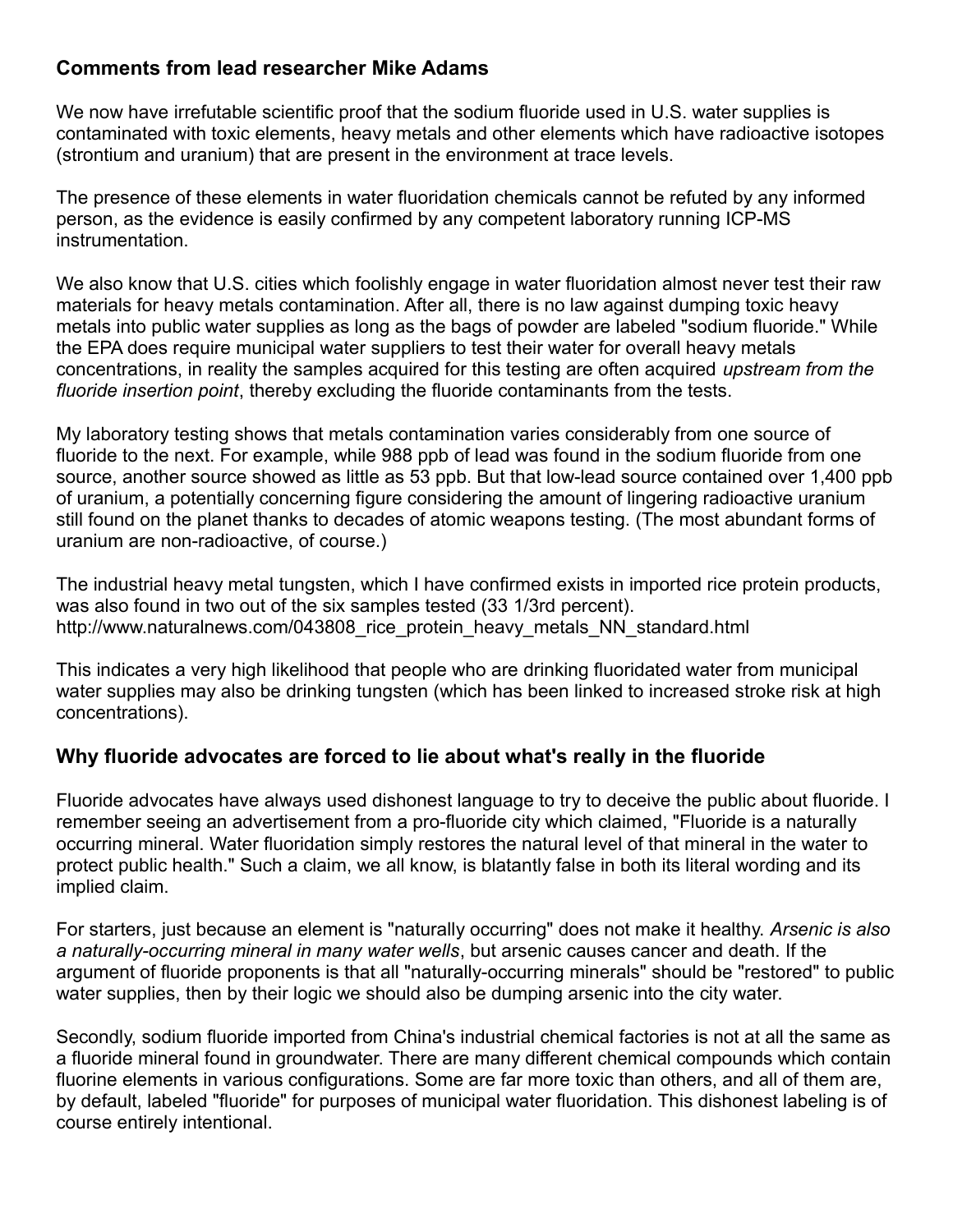

*Chart of U.S. dental fluorosis rates, 1950 through 2004, courtesy of Fluoride Action Network / FluorideAlert.org*

Thirdly, *fluoride contamination of water wells* around the globe is a very large and widespread problem. This is what gives rise to the epidemic of *dental fluorosis*, affecting tens of millions of children across the globe. Just because fluoride is found in some wells doesn't mean it should be added to all other water supplies. The idea is ludicrous, and anyone who argues such an invalid point only admits they are irrational or unintelligent to begin with.

### **When they push "fluoride," they don't tell you about the toxic heavy metals you're also drinking**

The other dirty little secret of the fluoridation industry, we now know for certain, is that when fluoride proponents say children need to drink "fluoride," they never mention the lead, tungsten, uranium, aluminum, strontium and other elements found in common fluoridation chemicals.

What is the public health impact of millions of children around the world drinking trace levels of lead with fluoride? It can't be good: lead is well known to damage children's IQs and impair learning. Even though the levels of lead in public water caused by contaminated fluoride are likely to be very small, *they still contribute to other sources of lead exposure* such as lead alloys in brass pipe fittings - which are still common in residential plumbing.

#### **Important questions about fluoride and public health**

Here are several crucial questions for us all to consider:

1) If water fluoridation is supposed to be about protecting public health, then shouldn't fluoride be free from toxic heavy metals?